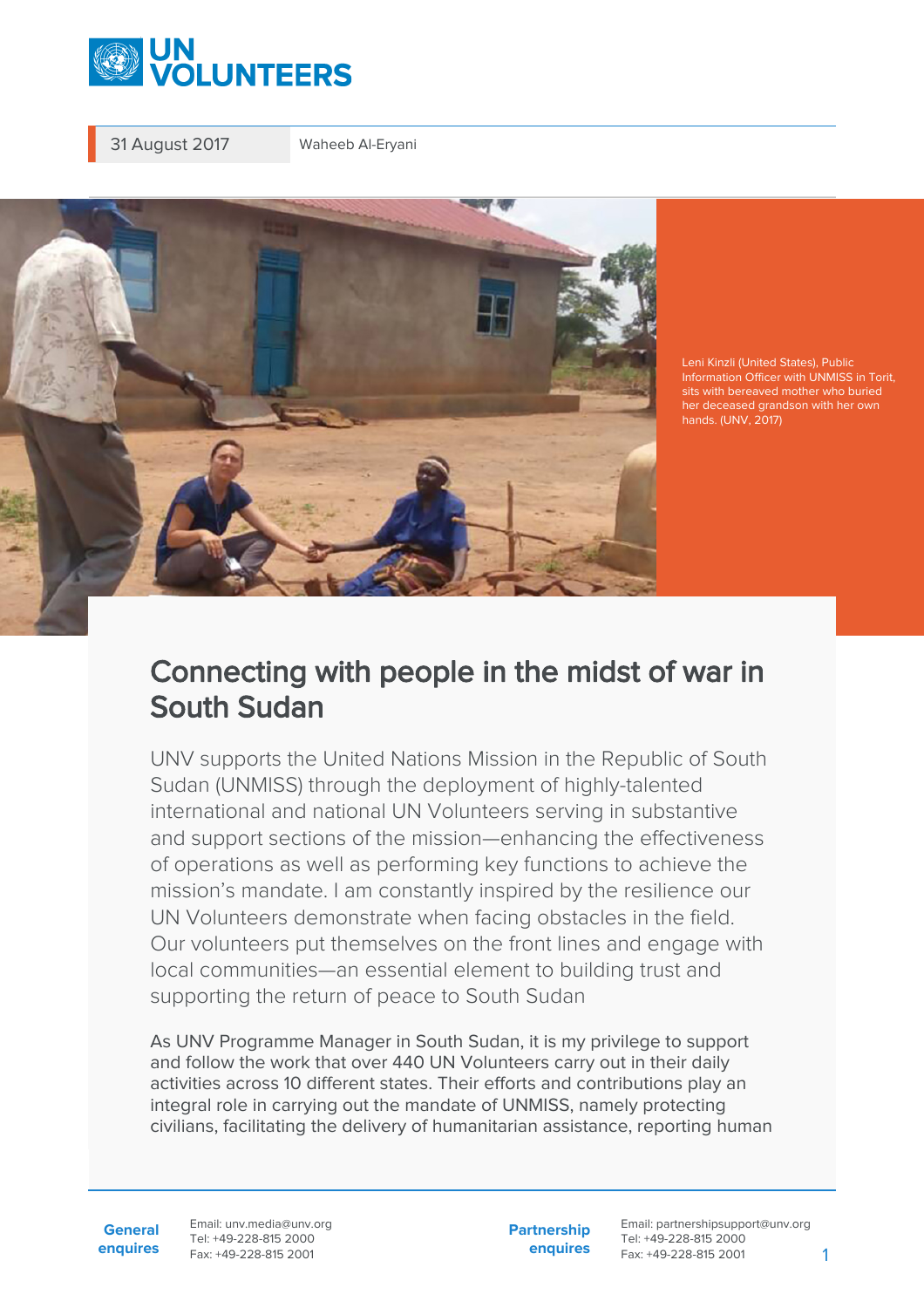

rights abuses and supporting the implementation of the peace agreement.

One of the joys of my post is that I get to hear the stories of UN Volunteers on the ground. A particularly moving story I came across recently was shared by Leni Kinzli (United States), Public Information Officer with UNMISS in Torit. Through her UN Volunteer assignment, Leni contributes to the outreach and communications efforts of the UN Mission. Over the last year, the Field Office in Torit held dozens of presentations with local communities to inform them about the UN's mandate in South Sudan. These meetings allow communities to gain a better understanding of how the Mission can help them contribute to the peace process, and how they can get involved.

Earlier this year, Leni participated in an integrated mission patrol to Pajok in Eastern Equatoria State to assess the humanitarian and security situation following a clash between government and opposition forces. Thousands of civilians fled to Uganda following the incident. Few people remained in the town and the UN went house to house to find locals who would tell their stories. Leni encountered an elderly woman cowering on the steps of her ransacked house, clearly traumatized by what she had witnessed several weeks back.

Here is Leni's experience of that moment, in her own words:

"The elderly woman had lost everything in the attack and was trying to explain how her grandson's life had been taken. She was speaking in Acholi, a local language I could not speak or understand. She took my hand and led me to the grave she had built for him in her backyard, then started to chant and wail to release her trauma. I sat with her for what seemed like hours as she kept telling her story, intermittently bursting into chant while I was trying to understand her words. By sitting with her and showing her compassion, she was able to open up about her experience—her very personal suffering. I held her hand so she wouldn't feel alone."

 $\blacksquare$  I think this is what volunteerism is about. Connecting with people and helping them, however difficult or challenging it may be. I will carry these experiences with me throughout my life in the hopes of learning and growing to make a greater contribution to the spirit of humanitarianism and peace.

**General enquires**

Email: unv.media@unv.org Tel: +49-228-815 2000 Fax: +49-228-815 2001

**Partnership enquires** Email: partnershipsupport@unv.org Tel: +49-228-815 2000 Fax: +49-228-815 2001 2